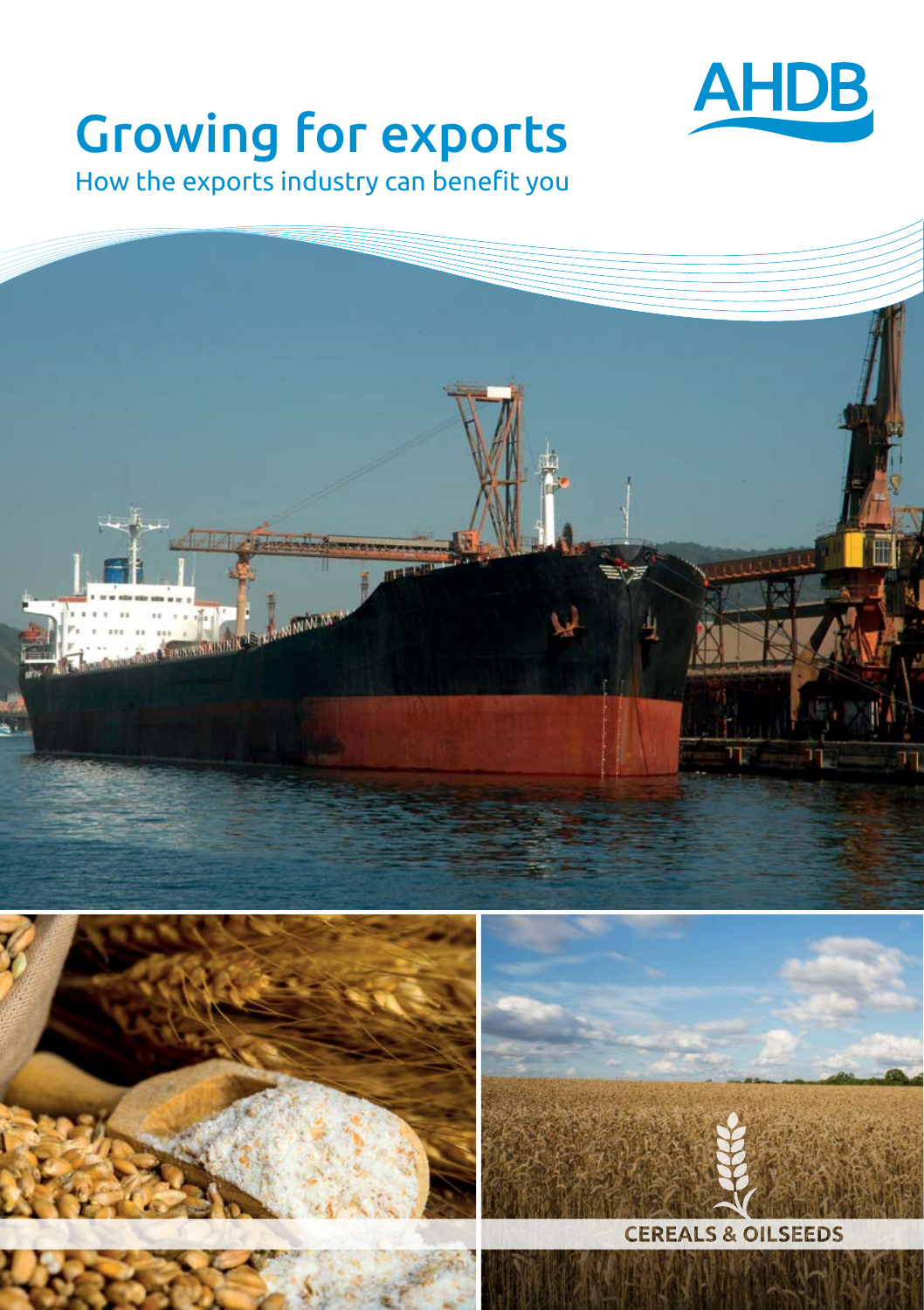## *Work of the Export Team*

The AHDB Cereals & Oilseeds Export Team provides exporters and overseas importers with independent technical information about UK-grown cereals. We provide a link between overseas customers and the cereal sector through raising awareness of the quality and availability of grains.

When the UK produces a surplus, exports help uphold the base price by reducing over-supply in the domestic market.

The **ukp** and **uks** classifications, launched over 15 years ago, have helped to add value to the wheat surplus. However, we also look for opportunities in other cereal markets, for example helping to open up the feed wheat market in Morocco, identifying opportunities for barley in the Middle East and worked with Chinese officials to gain a protocol to export barley to China.

Research shows that growers within 80 miles of a port are ideally located to supply the export market. With strong demand for milling wheat in EU and non-EU countries, your local market could be Spain or Portugal.

#### KEY ACTIVITIES

Since 2014, the Export Team has:



of samples of wheat for export quality

<sup>7</sup>S

Secured the lifting of feed wheat import controls in Morocco to open a market worth an estimated

**£9.6m\***

Opened the China market for UK barley. A market with an estimated value of c.



Exported 1.44Mt wheat to 16 markets, valued at





\*Approximate value based on given assumptions using average FOB prices for the 2011/12 season.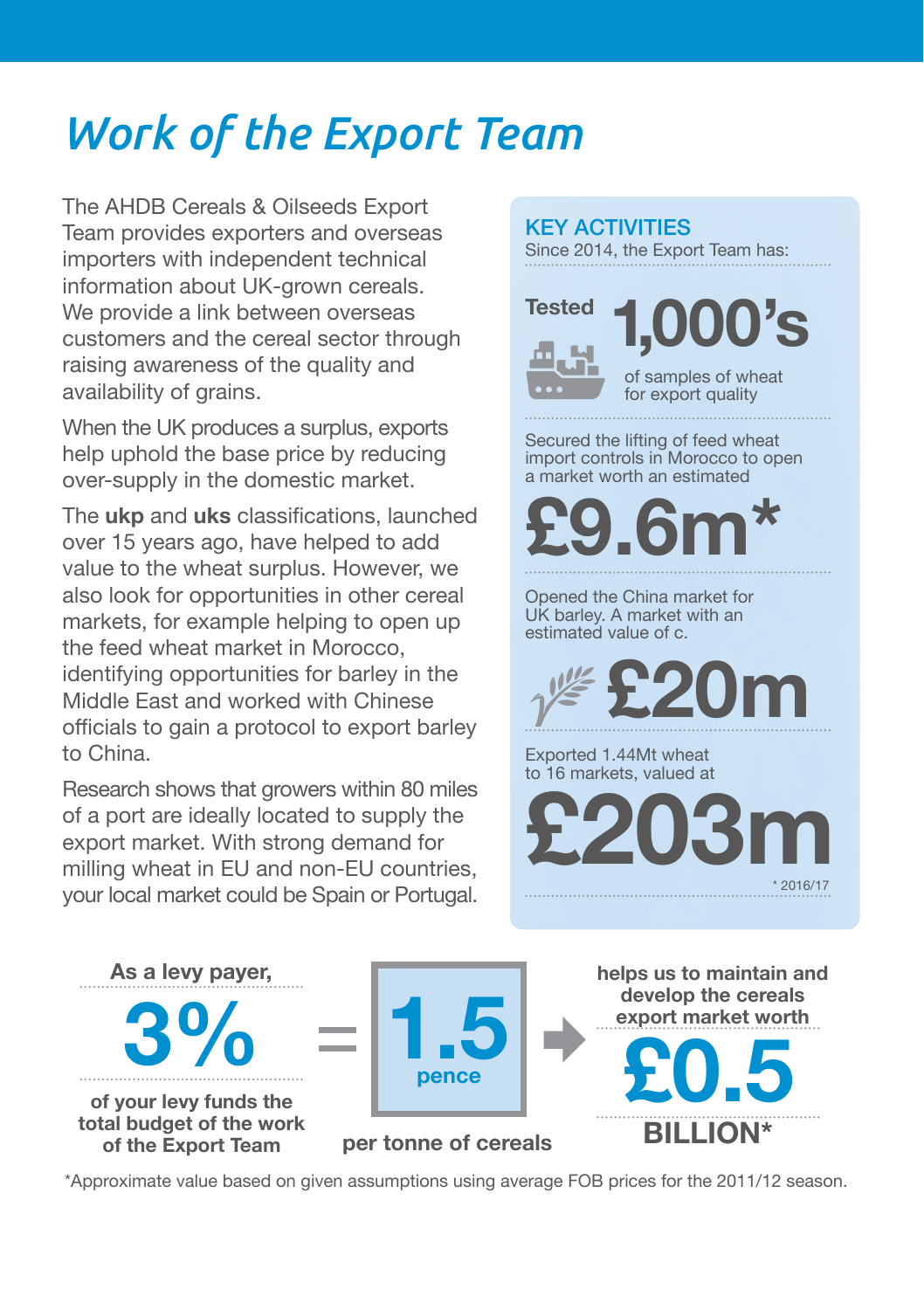### *Benefits to growers*

As a grower, you can benefit from many of the services the Export Team offers.

- **•** Events such as Meet the Exporter give growers the opportunity to experience the logistics involved in exporting large cargos of cereals and engage in open conversation with exporters outside of contractual negotiations
- The Exporters Directory is a list of UK grain exporters, providing a contact list of traders within your local area
- **•** Through the Recommended List we provide growers with information on the export potential of wheat varieties. Using an overseas baking potential test, called the Chopin Alveograph, we classify varieties as **ukp** (bread wheat) or **uks** (soft wheat) for export markets
- **•** Acting as an official body, the Export Team is able to secure agreements with Government bodies to open up new markets and overcome barriers to trade
- **•** Provides target market reports that highlight overseas requirements, consumer trends and import figures of wheat and barley.

**Step by step guide to growing milling wheat for exports.**

#### **SELECTION**

Choose which variety (**ukp/uks**) will grow well on your farm.

#### **TESTING**

Test your grain to ensure it meets the right specification at harvest (see back page).

#### **STORAGE**

Store your grain for export separately to ensure the integrity of the **ukp** and **uks** classifications.

#### **MARKETING**

Ensure your merchant knows you have met the export specification.

#### **LOADING**

Consider the distance from your nearest port and access for large vehicles to your farm.